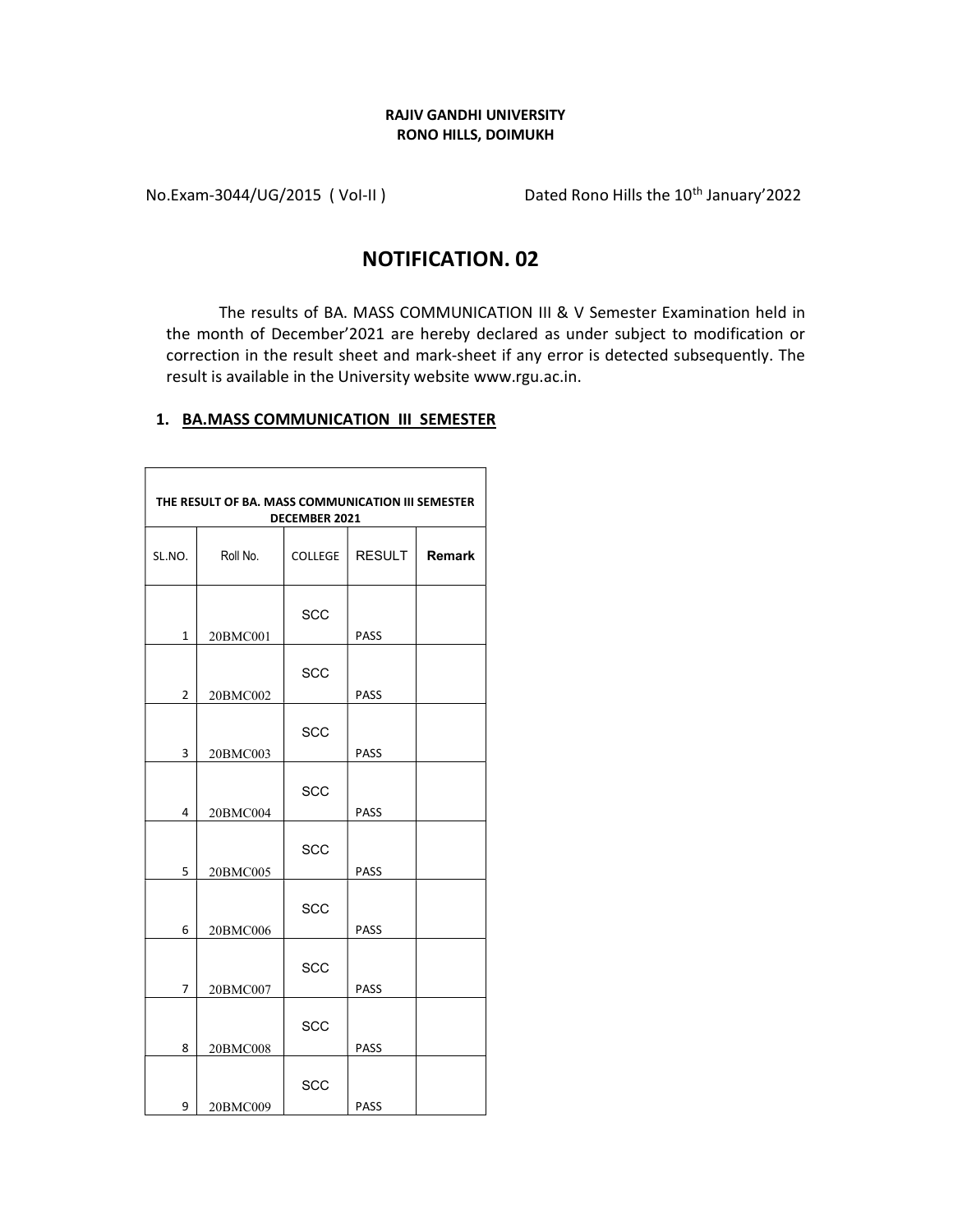|    |          | SCC |             |  |
|----|----------|-----|-------------|--|
| 10 | 20BMC010 |     | PASS        |  |
|    |          |     |             |  |
| 11 | 20BMC011 | SCC | PASS        |  |
|    |          |     |             |  |
| 12 |          | SCC | PASS        |  |
|    | 20BMC012 |     |             |  |
|    |          | SCC |             |  |
| 13 | 20BMC014 |     | <b>PASS</b> |  |
|    |          | SCC |             |  |
| 14 | 20BMC015 |     | PASS        |  |
|    |          | SCC |             |  |
| 15 | 20BMC016 |     | PASS        |  |
|    |          | SCC |             |  |
| 16 | 20BMC017 |     | PASS        |  |
|    |          |     |             |  |
|    |          | SCC |             |  |
| 17 | 19BMC002 |     | <b>PASS</b> |  |

## 2. BA. MASS COMMUNICATION V SEMESTER

### THE RESULT OF BA. MASS COMMUNICATION V SEMESTER DECEMBER 2021

| SL.NO          | Roll No. | <b>COLLEGE</b> | <b>RESULT</b> | <b>Remark</b> |  |
|----------------|----------|----------------|---------------|---------------|--|
| 1              | 19BMC001 | <b>SCC</b>     | <b>PASS</b>   |               |  |
| $\overline{2}$ | 19BMC002 | <b>SCC</b>     | <b>PASS</b>   |               |  |
| 3              | 19BMC003 | <b>SCC</b>     | <b>PASS</b>   |               |  |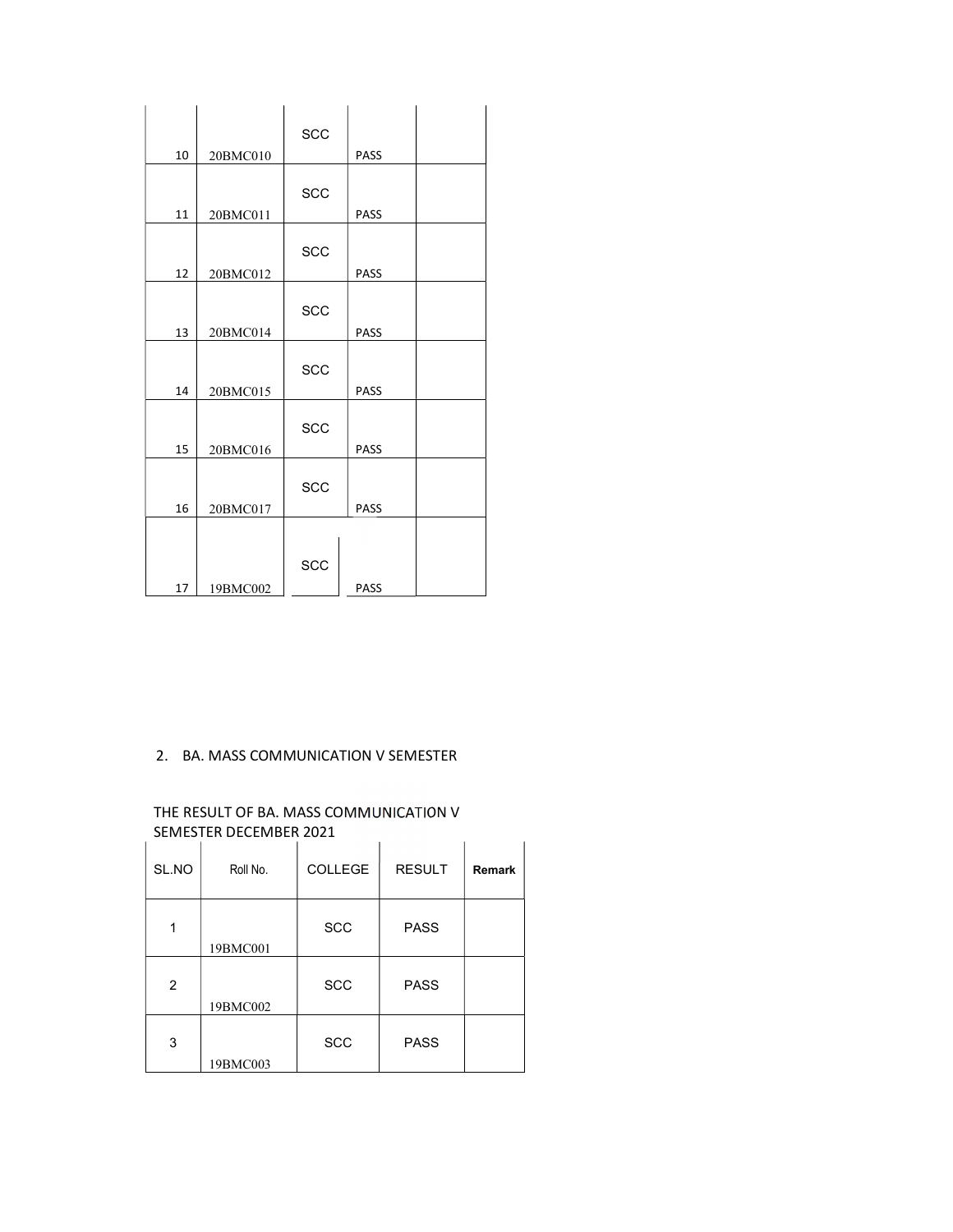| $\overline{4}$ | 19BMC004 | SCC        | <b>PASS</b> |  |
|----------------|----------|------------|-------------|--|
| 5              | 19BMC005 | SCC        | <b>PASS</b> |  |
| 6              | 19BMC006 | <b>SCC</b> | <b>PASS</b> |  |
| $\overline{7}$ | 19BMC007 | <b>SCC</b> | <b>PASS</b> |  |
| 8              | 19BMC008 | SCC        | <b>PASS</b> |  |
| 9              | 19BMC009 | SCC        | <b>PASS</b> |  |
| 10             | 19BMC010 | SCC        | <b>PASS</b> |  |
| 11             | 19BMC011 | <b>SCC</b> | <b>PASS</b> |  |
| 12             | 19BMC012 | SCC        | <b>PASS</b> |  |
| 13             | 19BMC013 | SCC        | <b>PASS</b> |  |

 ( Dr. Bijay Raji) Controller of Examinations

No.Exam-3044/UG/2015 ( VoI-II ) Dated Rono Hills the 11 th January'2022

Copy to :-

- 1. The Secretary to Hon'ble Governor of Arunachal Pradesh and Chief Rector,Rajiv Gandhi University, Itanagar for information.
- 2. The Director (Higher Education), MHRD, govt. of India, New Delhi for information.
- 3. The Secretary, University Grant Commission, Bahadur Shah Zafer Marg, New Delhi-110002 for information .
- 4. PS to Vice-Chancellor,Rajiv Gandhi University for favour of information to Vice-Chancellor.